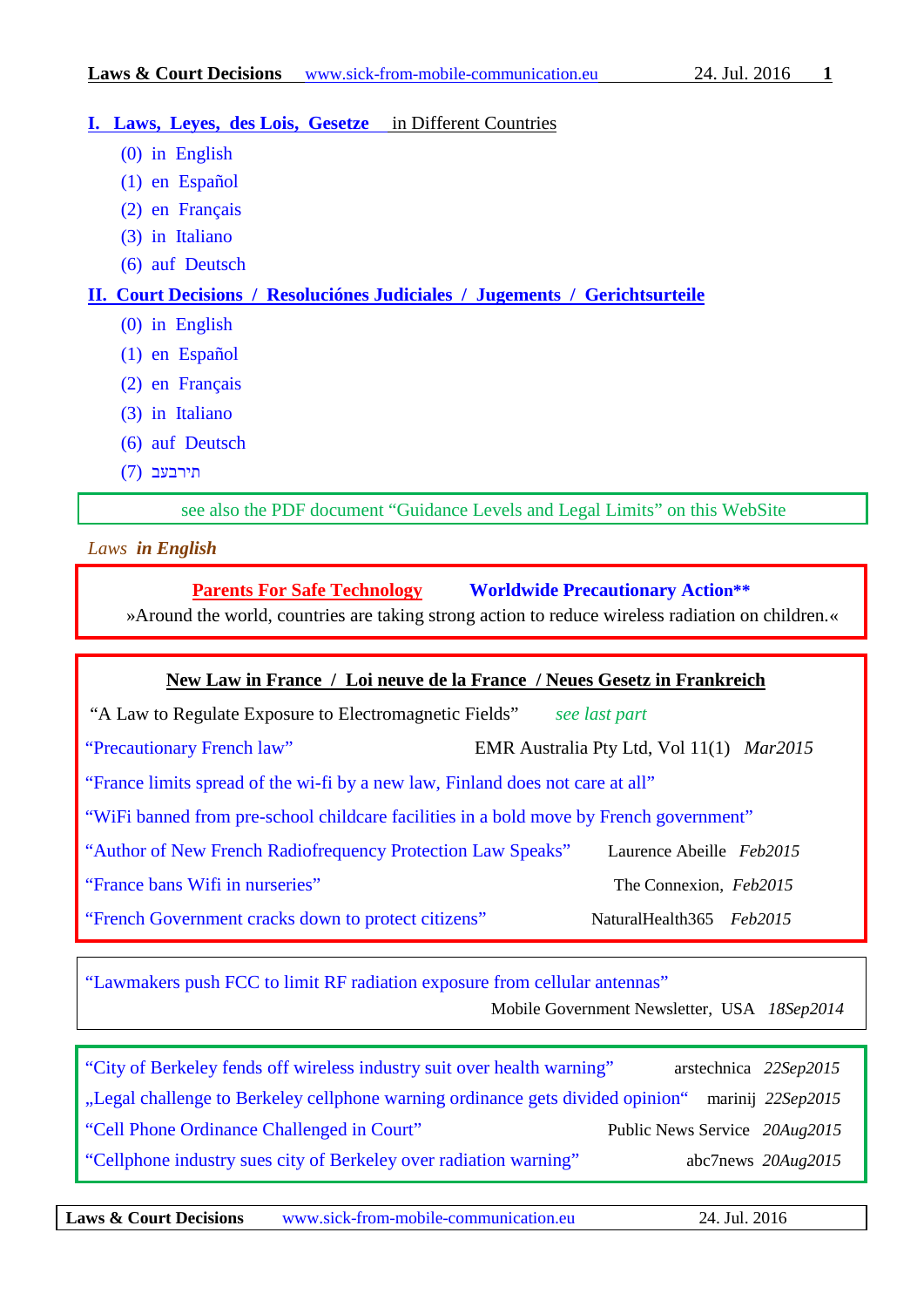["Requiring Notice Concerning Carrying of Cell Phones; Adding BMC Chapter 9.96"](http://www.ci.berkeley.ca.us/Clerk/City_Council/2015/05_May/Documents/2015-05-12_Item_29_Requiring_Notice.aspx) *12May2015* ["Berkeley passes cellphone 'right to know' law"](http://www.berkeleyside.com/2015/05/13/berkeley-passes-cellphone-right-to-know-law/) Berkeleyside *13May2015* ["Berkeley's warning about cellphone radiation may go too far" David Lazarus,](http://www.latimes.com/business/la-fi-lazarus-20150626-column.html) **LA Times** *26Jun2015*

[Anti-Smart Meter Bill Introduced in Missouri](http://www.thegatewaypundit.com/2015/03/anti-smart-meter-bill-introduced-in-missouri/)thegatewaypundit.com *14Mar2015* »As good as this sounds it's not time to celebrate yet. Why? Because it is still a bill. In order to become law it will need help. Lots of help. Especially from you.«

["Canadian MP warns consumers of health risks related to cell phone radiation"](http://www.rfsafe.com/canadian-mp-warns-consumers-of-health-risks-related-to-cell-phone-radiation/)Terence Young

# <span id="page-1-0"></span>*(1) Leyes en Español*

**[¿Sabías que en Francia](http://www.buenasterapias.es/archives/10165)** ya se ha prohibido el uso de wifi y dispositivos móviles en los espacios dedicados a la atención, descanso y actividades de los niños menores de 3 años? ¿Y que un Instituto en Sevilla ha eliminado el wifi porque en el grupo de docentes había profesores con problemas de electrosensibilidad? buenasterapias.es *24Mar2015*

<span id="page-1-1"></span>*(2) Des lois en Français*

#### **Loi neuve de [la](https://dict.leo.org/frde/index_fr.html#/search=la&searchLoc=0&resultOrder=basic&multiwordShowSingle=on) [France](https://dict.leo.org/frde/index_fr.html#/search=France&searchLoc=0&resultOrder=basic&multiwordShowSingle=on) / New Law in France / Neues Gesetz in Frankreich**

**[Assemblée Nationale \(Fr\)](http://www.assemblee-nationale.fr/14/propositions/pion2065.asp),** "Sobriété de L'exposition aux Champs Électromagnétiques, Information et Concertation Lors DE L'implantation D'installations Radioélectriques" *26juin2014*  **["Une loi pour encadrer l'exposition aux ondes"](http://www.lemonde.fr/planete/article/2015/01/29/une-loi-pour-encadrer-l-exposition-aux-ondes_4565339_3244.html) Le Monde.fr,** *29Jan2015 [English version:](https://betweenrockandhardplace.wordpress.com/2015/02/02/france-limits-spread-of-the-wi-fi-by-a-new-law-finland-does-not-care-at-all/)* ["A Law to Regulate Exposure to Electromagnetic Fields"](http://www.lemonde.fr/planete/article/2015/01/29/une-loi-pour-encadrer-l-exposition-aux-ondes_4565339_3244.html#meter_toaster)*see last part* ["Precautionary French law"](http://emraustralia.com.au/_literature_139177/2015_EMR_and_Health_-_March_Edition)EMR Australia Pty Ltd, Vol 11(1) *Mar2015* ["Une loi pour encadrer l'exposition aux ondes"](http://www.robindestoits.org/Une-loi-pour-encadrer-l-exposition-aux-ondes-Le-Monde-29-01-2015_a2274.html) Robindestoits *Jan2015*  "Ondes électromagnétiques [: L'Assemblée nationale adopte la troisième loi écologiste de la](http://www.ecolodepute-e-s.fr/2015/01/29/ondes-%C3%A9lectromagn%C3%A9tiques-l-assembl%C3%A9e-nationale-adopte-la-troisi%C3%A8me-loi-%C3%A9cologiste-de-la-l%C3%A9gislature/)  [législature" G](http://www.ecolodepute-e-s.fr/2015/01/29/ondes-%C3%A9lectromagn%C3%A9tiques-l-assembl%C3%A9e-nationale-adopte-la-troisi%C3%A8me-loi-%C3%A9cologiste-de-la-l%C3%A9gislature/)roupe Assemblé Nationale Ecologiste [\(les écolodéputé-e-s\)](http://www.ecolodepute-e-s.fr/les-%C3%A9colod%C3%A9put%C3%A9-e-s/), *Jan2015*  ["France limits spread of the wi-fi by a new law, Finland does not care at all"](https://betweenrockandhardplace.wordpress.com/2015/02/02/france-limits-spread-of-the-wi-fi-by-a-new-law-finland-does-not-care-at-all/) ["WiFi banned from pre-school childcare facilities in a bold move by French government"](http://www.naturalnews.com/043695_electrosensitivity_wifi_French_government.html#ixzz3R6AlsZ2R) Audio: ["Author of New French Radiofrequency Protection Law Speaks"](http://www.andrewgeller.me/blog/2015/02/08/author-of-new-french-rf-radiation-law/) Laurence Abeille *Feb2015* ["France bans Wifi in nurseries"](http://www.connexionfrance.com/france-wifi-schools-ban-children-six-nurseries-daycare-kindergartens-homes-electromagnetic-waves-16637-view-article.html) The Connexion *Feb2015*  ["French Government cracks down to protect citizens"](http://www.naturalhealth365.com/cell-phone-radiation-french-government-electromagnetic-fields-1307.html) NaturalHealth365, *Feb2015*  ["Frankreich: Gesetz zum Schutz vor Mobilfunkstrahlung"](http://www.diagnose-funk.org/themen/mobilfunkversorgung/franz-gesetz-zum-schutz-vor-mobilfunkstrahlung.php)Diagnose Funk *Feb2015* ["Drahtlos-Netzwerke in Kindergärten in Frankreich verboten"](http://www.welt.de/newsticker/news2/article136912017/Drahtlos-Netzwerke-in-Kindergaerten-in-Frankreich-verboten.html) welt.de *Feb2015*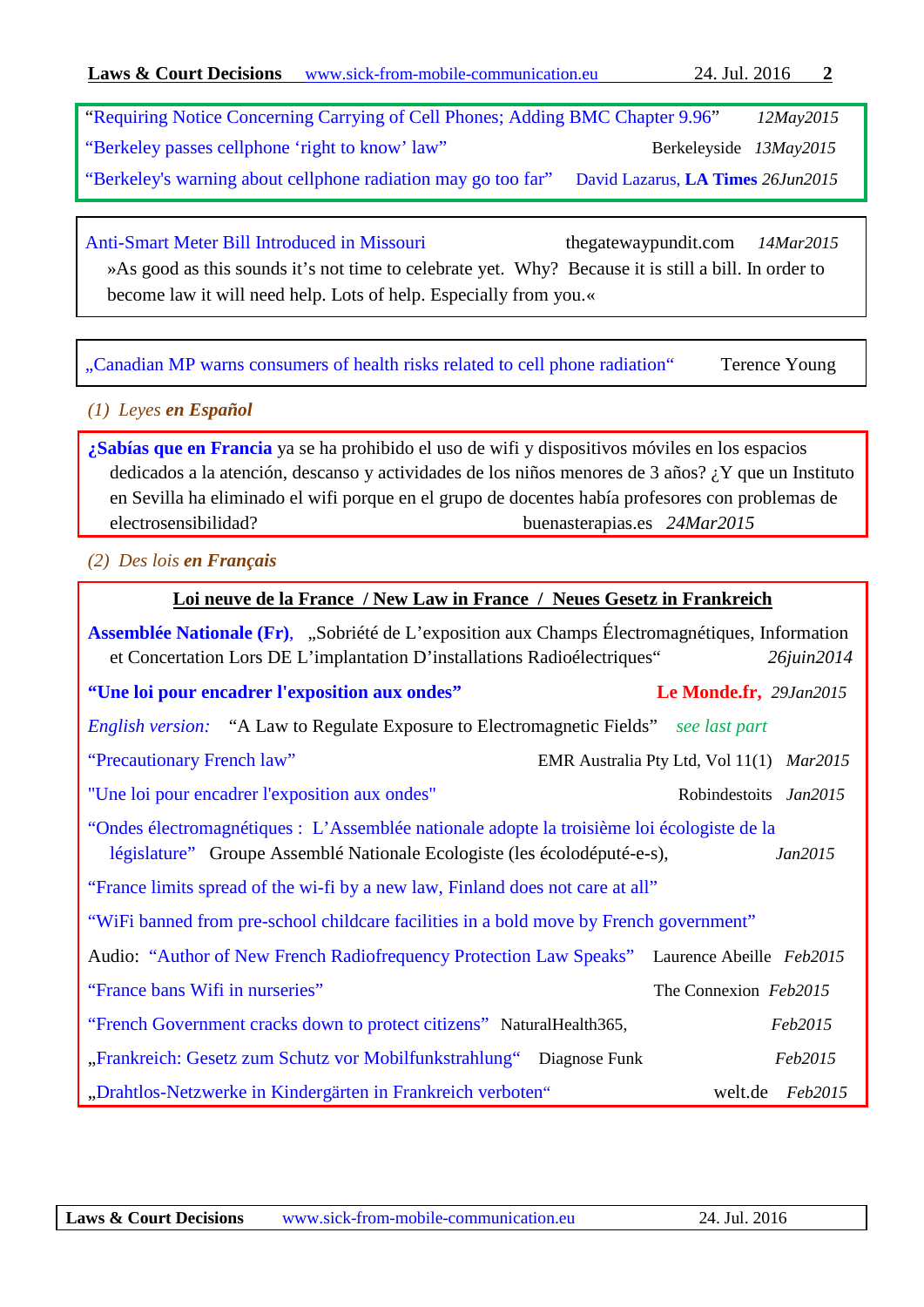|              | "Une loi pour encadrer l'exposition aux ondes"                                            | Robindestoits, 30 Jan 2015 |
|--------------|-------------------------------------------------------------------------------------------|----------------------------|
|              | "Ondes électromagnétiques: L'Assemblée nationale adopte la troisième loi écologiste de la |                            |
| législature" | Groupe Assemblé Nationale Ecologiste (les écolodéputé-e-s)                                | 29Jan2015                  |

["Pour la première fois, un homme indemnisé pour son électrosensibilité"](http://www.lemonde.fr/sante/article/2014/04/17/premiere-indemnisation-d-un-homme-pour-son-electrosensibilite_4403241_1651302.html)

 **Le Monde** (Fr) avec AFP *17Apr2014*

<span id="page-2-0"></span>*Laws in Italiano*

<span id="page-2-1"></span>*(6) Gesetze auf Deutsch*

["Frankreich: Gesetz zum Schutz vor Mobilfunkstrahlung"\\*](http://www.diagnose-funk.org/themen/mobilfunkversorgung/franz-gesetz-zum-schutz-vor-mobilfunkstrahlung.php)Diagnose Funk *Feb2015*

["Drahtlos-Netzwerke in Kindergärten in Frankreich verboten"\\*](http://www.welt.de/newsticker/news2/article136912017/Drahtlos-Netzwerke-in-Kindergaerten-in-Frankreich-verboten.html) **welt.de** *Feb2015*

["Mobilfunk versus Menschenrechte" Richter stellt Rechtsprechung in Frage](http://www.diagnose-funk.org/themen/mobilfunkversorgung/mobilfunk-versus-menschenrechte.php) df *25.04.2009* »… dass eine ausreichende Rechtsgrundlage für die derzeit unkontrollierte Strahlenexposition der Bevölkerung nicht vorliegt.«

# *תירבעב (7)*

*2015Aug29* il.co.ynet [ייפ ייו תנירקל היגרלא ללגב תוכנ יזוחא הלביק השיא :תפרצ](http://www.ynet.co.il/articles/0,7340,L-4695539,00.html)

 יכ הנעטש רחאל ,תוכנ יזוחא תעבותל קינעהו ,תיטנגמורטקלא הנירקל היגרלאב יתפרצ טפשמ תיב ריכה הנושארל« »למשחה םרזמ תקתונמה תדדובמ ריעל הרבע איה .הלוח התוא הכפה םיילמשח םירישכממ הנירק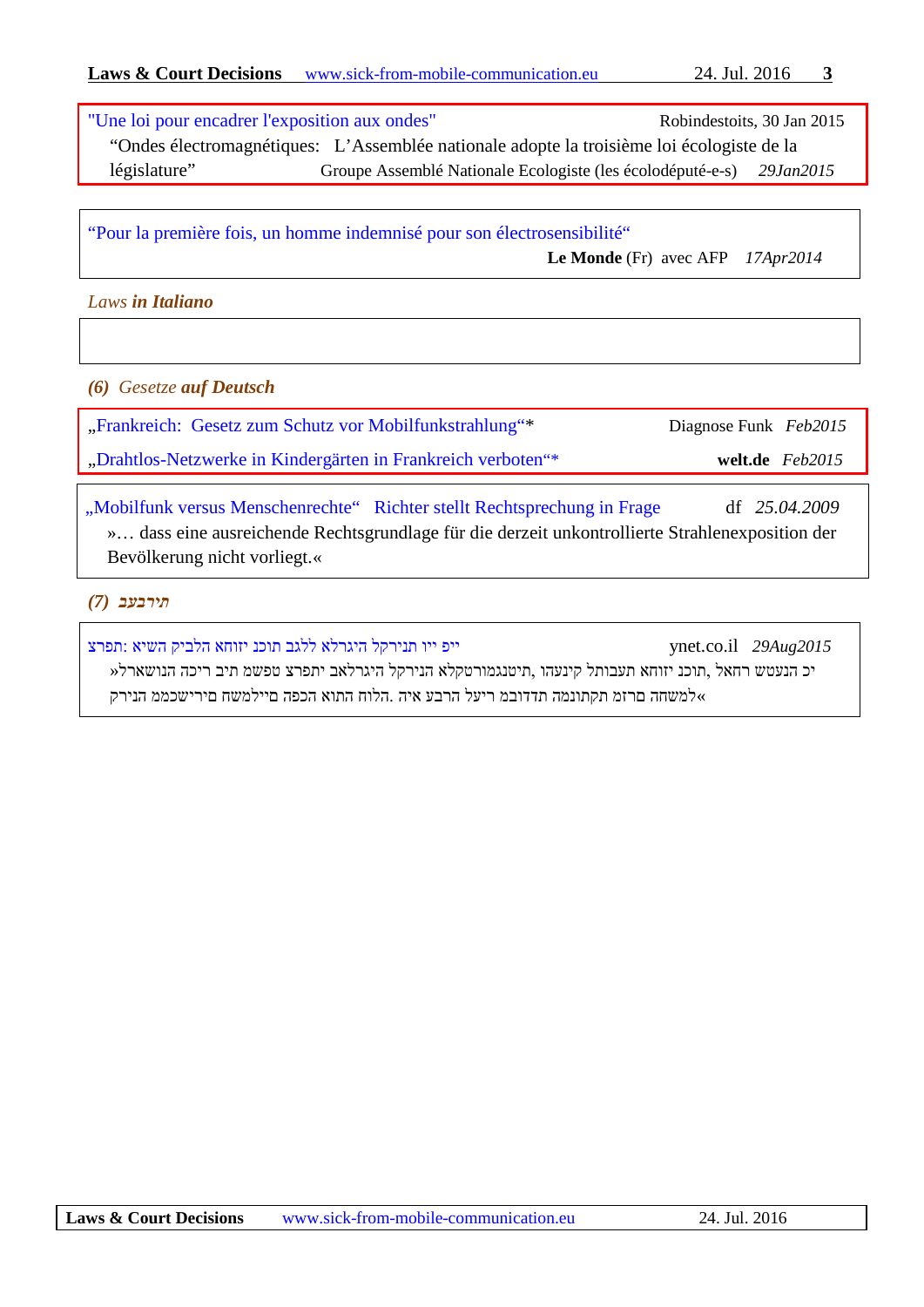## <span id="page-3-0"></span>**Court Decisions / Resoluciónes Judiciales / Jugements / Gerichtsurteile**

- [\(0\) in English](#page-3-1)
- [\(1\) en Español](#page-4-0)
- [\(2\) en Français](#page-5-0)
- [\(3\) in Italiano](#page-5-0)
- (6) auf Deutsch

#### <span id="page-3-1"></span>*Court Decisions in English:*

**[Smart Meter Lawsuits](http://stopsmartmeters.org/smart-meter-lawsuits/) CASES WON! [Links on how to file your own lawsuits or complaint](http://www.electrosmogprevention.org/take-action-against-smart-meters-ca/file-a-discrimination-complaint-with-us-doj/)** *Aug2015*

["Court Decision On Berkeley Cell-Phone Warning Undermines Protections Against Compelled](http://www.forbes.com/sites/wlf/2015/10/13/court-decision-on-berkeley-cell-phone-warning-undermines-protections-against-compelled-speech/)  [Speech"](http://www.forbes.com/sites/wlf/2015/10/13/court-decision-on-berkeley-cell-phone-warning-undermines-protections-against-compelled-speech/) forbes.com 13Oct2015

["First US Public School District Limits Wi-Fi Radiation Exposure to Students and Staff"\\*](http://www.sbwire.com/press-releases/first-us-public-school-district-limits-wi-fi-radiation-exposure-to-students-and-staff-628735.htm)

sbwire *28Sep2015*

|  |  | "Naperville settles lawsuit with smart meter foe"* |  |
|--|--|----------------------------------------------------|--|
|--|--|----------------------------------------------------|--|

Chicago Tribune 15Sep2015

| "A growing challenge for journalists? Science and "electromagnetic hypersensitivity" court cases" |                                    |
|---------------------------------------------------------------------------------------------------|------------------------------------|
|                                                                                                   | Physics Today 01Sept2015           |
| see also: "When Science Is Lost in a Legal Maze"                                                  | New York Times 23Mar2015           |
| "Wi-Fi health issues raised at Southborough meeting"                                              | southborough.wickedlocal 02Sep2015 |
| "Preliminary agreement reached in Southborough Wi-Fi lawsuit"                                     | WCVB 27Aug2015                     |

| "Parents said school's Wi-Fi made son sick" |  |  |
|---------------------------------------------|--|--|
|---------------------------------------------|--|--|

| "Electrohypersensitivity (EHS) recognised as disability in France and compensation payments are<br>forced to be paid" | geovital.com Sept2015         |
|-----------------------------------------------------------------------------------------------------------------------|-------------------------------|
| "Woman wins disability payments for Wi-Fi allergy"                                                                    | Toronto Star 04Sep2015        |
| "When Gadgets (Allegedly) Cause Allergies"                                                                            | unlockthelaw.co.uk 03Sept2015 |
| "A woman has been awarded compensation for being "allergic to Wi-Fi""                                                 | sciencealert 31Aug2015        |
| "Woman who claims she is allergic to Wi-Fi is awarded £650 a month in disability grants by French<br>court"           | dailymail.co.uk $31Aug2015$   |
| "Gadget allergy disability recognised in French court"                                                                | Wired 28Aug2015               |
| "French court awards woman disability grant for 'allergy to gadgets" <sup>**</sup>                                    | The Guardian $27Aug2015$      |
| "What Is A 'Gadget Allergy'? French Woman Awarded Disability Grant For Electromagnetic<br>Hypersensitivity"           | ibtimes $27aug2015$           |
| "Gadget 'allergy': French woman wins disability grant"*                                                               | <b>BBC</b> 27Aug2015          |
| "Court awards French woman disability allowance of $\epsilon$ 29,000 for 'sensitivity to gadgets" <i>rt</i> 27Aug2015 |                               |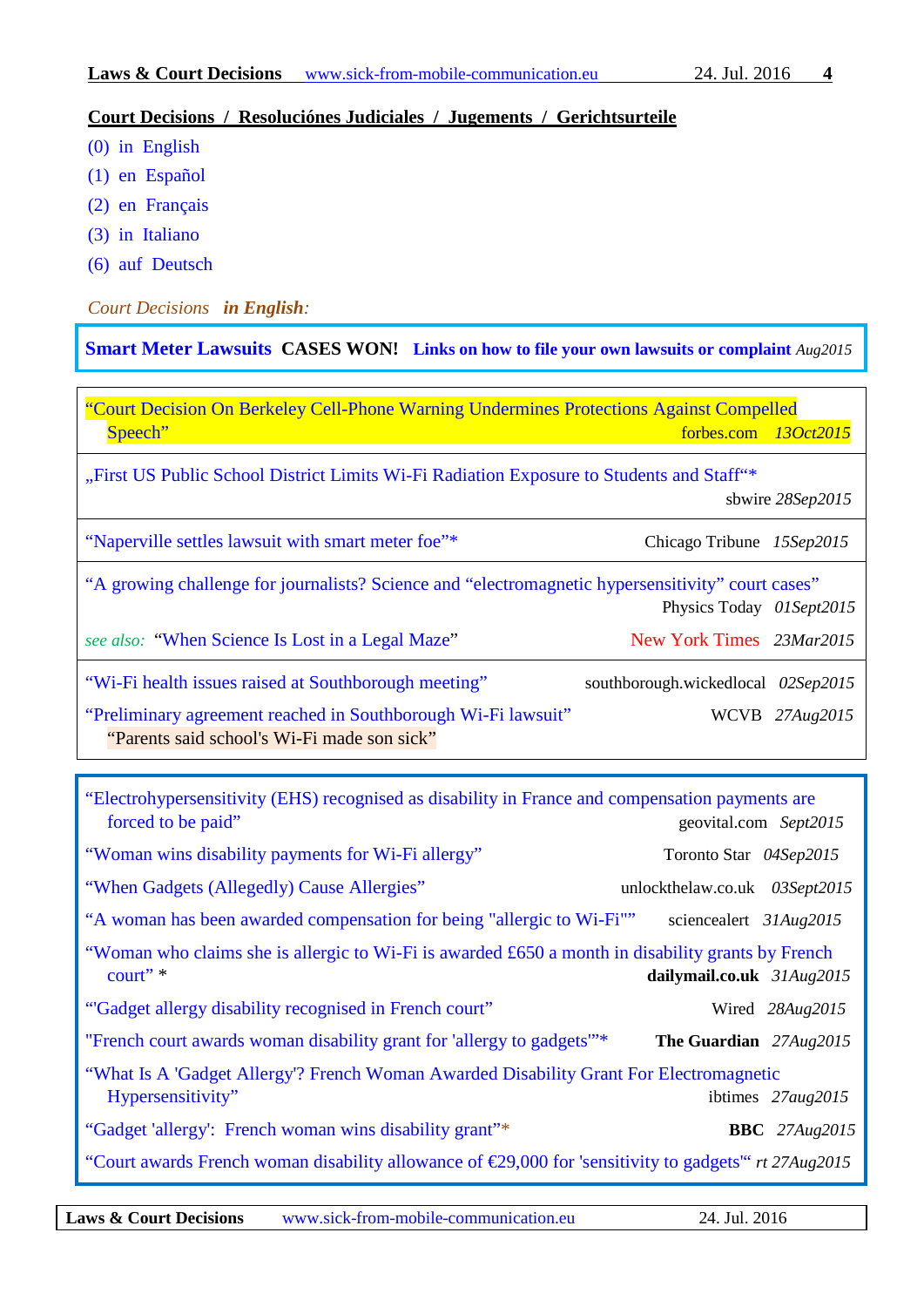| "News Picks: Parents sue school over son's alleged sensitivity to its Wi-Fi network"                           |                                            |
|----------------------------------------------------------------------------------------------------------------|--------------------------------------------|
|                                                                                                                | Physics Today 27Aug2015                    |
| "Massachusetts parents cite shaky science in lawsuit over Wi-Fi network"                                       | ars technica 26Aug2015                     |
| <b>Lawsuit in Massachusetts</b>                                                                                | The United States District Court 12Aug2015 |
| see also: "A growing challenge for journalists? Science and "electromagnetic hypersensitivity" court<br>cases" | Physics Today 01Sept2015                   |
|                                                                                                                |                                            |

| "The Knesset's Children rights committee - WIFI and Tablet deployment in schools"                                                                       | 28Jul2015                        |
|---------------------------------------------------------------------------------------------------------------------------------------------------------|----------------------------------|
| "The education committee in the Knesset order the hold of Tablet BYOD project"                                                                          | 01Jul2015                        |
| "Knesset committee slams Israel's education ministry for 'illegal' tablet program"<br>"Parental opposition to use of laptops, tablets in schools grows" | 30. <i>Iun</i> 2015<br>28Jun2015 |

["Three-judge panel upholds district court ruling against Arthur Firstenberg"](http://www.sfreporter.com/santafe/article-10046-appeals-court-gives-anti-wi-fi-activist-win-loss-in-ruling.html) sfreporter.com *9Mar2015* "[When Science Is Lost in a Legal Maze"](http://www.nytimes.com/2015/03/24/science/when-science-is-lost-in-a-legal-maze.html?_r=0) **New York Times** *23Mar2015* The Court of Appeals of the State of **New Mexico** *05Mar2015*

| <b>Supreme Court of Nova Scotia</b>                                  | M&E Pettipas vs Bell Aliant 24Feb2015 |
|----------------------------------------------------------------------|---------------------------------------|
| "Update on Israel Wi-Fi Supreme Court Case"                          | Andrew Geller<br>20Feb2015            |
| "Cellphone Industry Product Liability Lawsuit"                       | 08Aug2014                             |
| "CSIRO scientist Dr David McDonald wins compensation for Wi-Fi pain" | news.com.au, Sep 2013                 |
| "Italy court ruling links mobile phone use to tumor"                 | Reuters $190ct2012$                   |

#### <span id="page-4-0"></span>*Court Decisions en Español:*

| "Electrosensibilidad, perder la salud cuando hay conexión a la red"*                                 | @ abc.es 13Sep2015                    |  |
|------------------------------------------------------------------------------------------------------|---------------------------------------|--|
| "Tira y afloja entre la justicia y la ciencia sobre los efectos de las ondas WiFi sobre la salud"*   |                                       |  |
|                                                                                                      | @ actualidad.rt 13Sep2015             |  |
| "Una pensión del Estado por tener 'alergia' al Wi-fi"*                                               | <b>@</b> El Pais 10Sep2015            |  |
| "Conceden a una francesa "alérgica al Wi-Fi" una pensión por discapacidad"* @actualidad.rt 31Aug2015 |                                       |  |
| "La justicia francesa respalda un caso de 'fobia' a las ondas"*                                      | lavanguardia $28Au/g2015$<br>$\omega$ |  |
|                                                                                                      |                                       |  |

["Israel abandona las tabletas inalámbricas en las escuelas"](https://radiaciones.wordpress.com/2015/07/01/israel-abandona-las-tabletas-inalambricas-en-las-escuelas/) (vease más) Carles López *01Jul2015*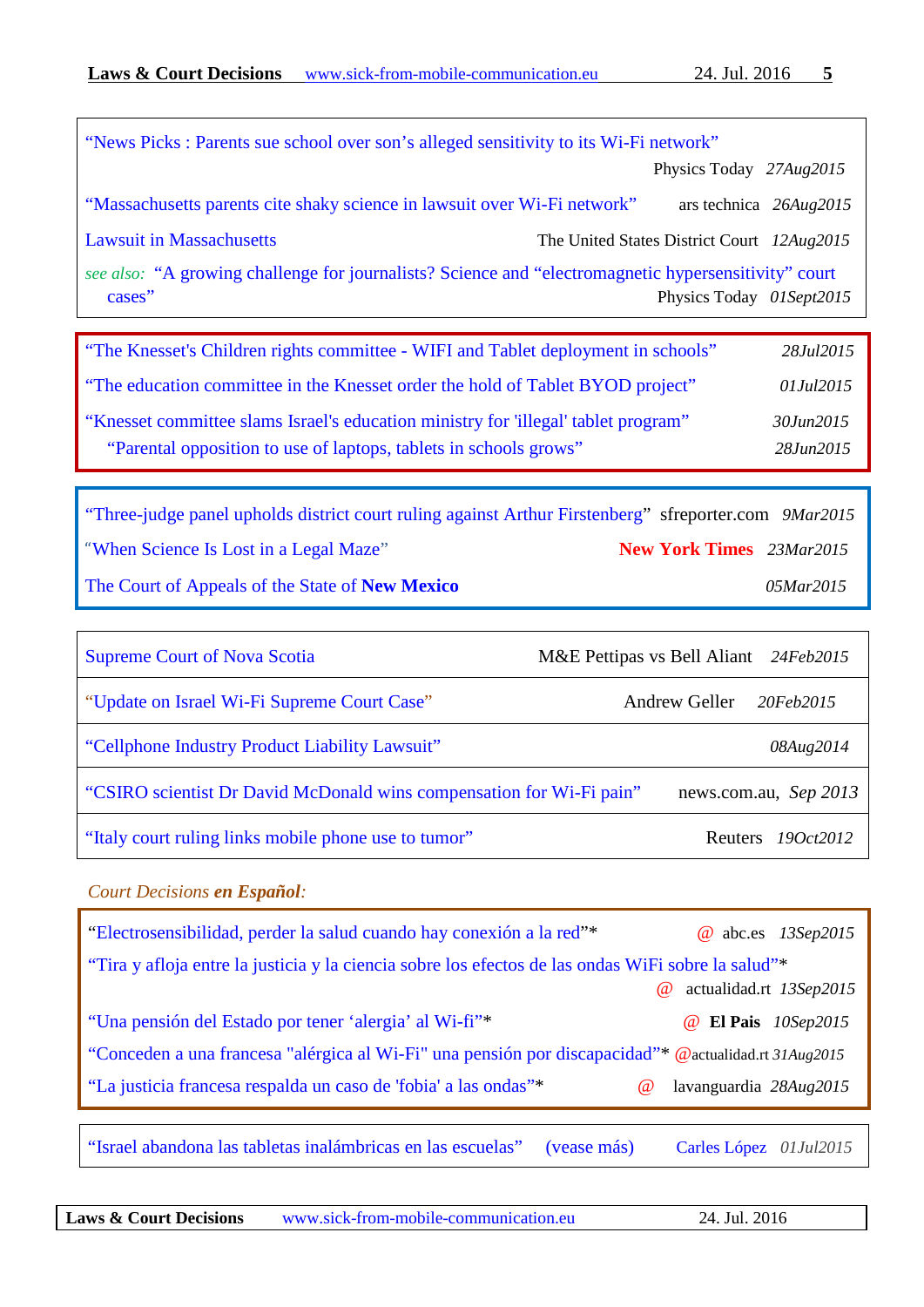<span id="page-5-0"></span>

| "Contaminación por radiación electromagnética en personas vulnerables: Tutela preventiva y<br>generación de otras fuentes de energía"<br>Raquel Luquin 28Oct2013 |                                |  |
|------------------------------------------------------------------------------------------------------------------------------------------------------------------|--------------------------------|--|
| examina algunas de estas posibles medidas jurídicas de precaución en el Derecho privado español.                                                                 |                                |  |
| "La hipersensibilidad electromagnética, causa de incapacidad laboral"*                                                                                           | El Pais $12$ <i>Jul</i> 2011   |  |
| <b>Court Decisions en Français</b>                                                                                                                               |                                |  |
| "Électrohypersensibilité à l'école : une mère devant les tribunaux"*                                                                                             | maisonsaine.ca 10Sept2015      |  |
|                                                                                                                                                                  |                                |  |
| "L'électrosensibilité, une maladie à part entière"                                                                                                               | entretien faire-face 11Sep2015 |  |
| "Pourquoi l'électrosensibilité fait-elle débat ?" Quelle horreur!                                                                                                | rtl.fr $27Aug2015$             |  |
| "Électrosensibilité : La justice en avance sur la science ?"<br>contains several citations regarding the subject                                                 | electrosensible.info 26Aug2015 |  |
| "L'électrosensibilité Reconnue Pour La Première Fois En France"                                                                                                  | Europ1 $25Aug2015$             |  |
| "La Justice Française Reconnait Pour La Première Fois Le Handicap Dû À L'électrosensibilité"                                                                     |                                |  |
|                                                                                                                                                                  | Le Parisien $25Aug2015$        |  |
| "L'électrosensibilité officiellement reconnue comme un handicap lourd"                                                                                           | Sudouest 25Aug2015             |  |
| "Toulouse: La justice reconnaît le handicap d'une électrosensible obligée de vivre recluse" 25Aug2015                                                            |                                |  |

## *Court Decisions in Italiano:*

| "Elettrosmog da wi-fi e telefonini, la sentenza: sussidio di disabilità a una donna" | 26Aug2015                   |
|--------------------------------------------------------------------------------------|-----------------------------|
| Corte di Cassazione, sez. Lavoro, sentenza 3 - 12 ottobre 2012, n. 17438             | 12 <i>Oct</i> 2012          |
| "A Suprema Corte italiana e o Telefones Celulares"                                   | <i>Oct</i> 2012             |
| "La Corte Suprema Italiana y los teléfonos móviles"                                  | <i>Oct2012</i>              |
| "Italienisches Höchstgericht und Mobiltelefone"                                      | Oct2012                     |
| "Italy court ruling links mobile phone use to tumor"                                 | 190ct2012<br><b>Reuters</b> |

## *Court Decisions in German:*

**[IARC / WHO = Intern. Agency for Research on Cancer](http://www.diagnose-funk.org/ueber-diagnose-funk/brennpunkt/who-lehnt-prof-a-lerchl-als-mitarbeiter-ab.php)** lehnt Prof. Lerchl als Mitglied ab. "Prof. Alexander Lerchl ist Mitglied in der deutschen Strahlenschutzkommission und Vorsitzender des Ausschusses nichtionisierende Strahlung. Damit ist er im Mobilfunkbereich der höchstrangige deutsche Strahlenschutzbeauftragte, Berater der Bundesregierung und Repräsentant des deutschen Staates in internationalen Gremien. Nun kam es im Herbst 2010 zu einem einmaligen Vorgang: Die WHO lehnte seine Aufnahme in eine Kommission der IARC = International Agency for Research on Cancer ab. Der Grund: Seine engen Verbindungen zur Industrie. Dagegen legte Prof. A. Lerchl Einspruch ein. Im Antwortbrief vom 26.10.2010 bekräftigte die WHO ihre Entscheidung mit noch härteren Argumenten: Einseitigkeit ("Die IARC-

**Laws & Court Decisions** [www.sick-from-mobile-communication.eu](http://www.sick-from-mobile-communication.eu/) 24. Jul. 2016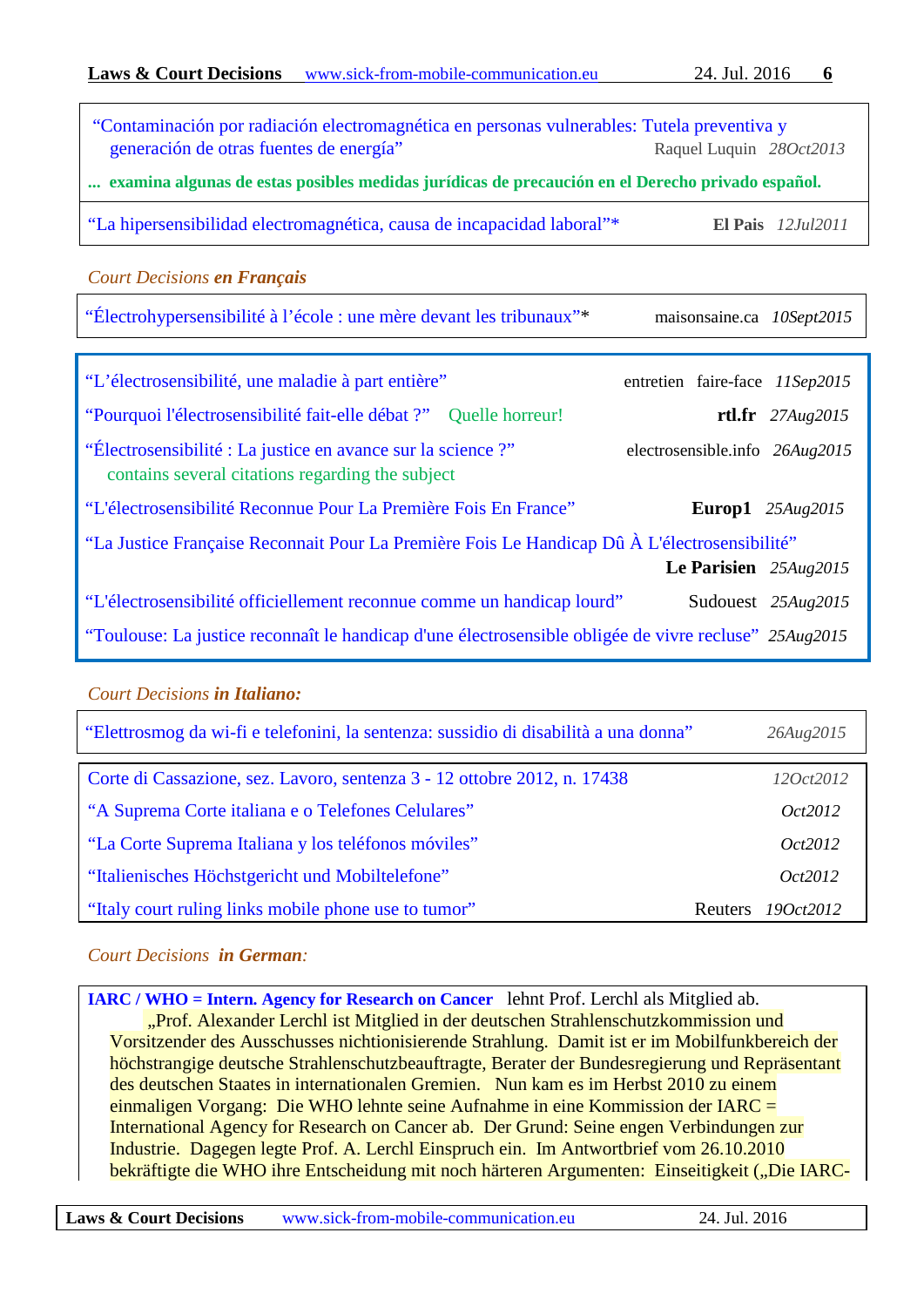Monographie ist eine Bewertungsaufgabe, die eine vollständige Unabhängigkeit von wirtschaftlichen Interessen erfordert") und Zweifel an seiner fachlichen Qualifikation." ["Zwischenbericht 2: Kratochvil gegen Lerchl"](http://www.pandora-stiftung.eu/archiv/2015/zwischenbericht-2-kratochvil-gegen-lerchl.html)pandora-stiftung.eu *13Mar2015*

**[Belgisches Gesetz:](http://health.belgium.be/eportal/19089508_DE?fodnlang=de#.U0Pnkfl5Mfs)** "Ab dem 1. März 2014 wird in Belgien der Verkauf von Handys, die speziell für kleine Kinder (unter 7 Jahren) ausgelegt sind, verboten. Noch dazu darf ab diesem Datum keine Werbung mehr gemacht werden, die Kinder dieser Altersgruppe zur Benutzung von Handys ermutigt. Der (...) Gesetzentwurf sieht unter anderem ein Verbot von Werbung für Tablet-Computer für unter 14- Jährige vor. Dies ist bereits für Handys in Frankreich der Fall. Außerdem werden drahtlose WLAN- Verbindungen in Kindergärten (...) verboten. Von der Regierung wird ein Bericht zu den gesundheitlichen Folgen von elektromagnetischen Strahlen verlangt. Die konservative Opposition und die Unternehmen der Branche hatten sich gegen das Gesetz gestemmt." *01Mar2014*

#### **[Fünfter Mobilfunkbericht der dt. Bundesregierung vom 3.1.2013](http://dipbt.bundestag.de/dip21/btd/17/120/1712027.pdf)**

"Im Bereich niedriger Intensitäten hochfrequenter Felder konnten gesundheitliche Beeinträchtigungen in Jahrzehnte langer Forschung nicht nachgewiesen werden. ... Die Ergebnisse des deutschen Mobilfunk-Forschungsprogramms geben keinen Anlass, die Schutzwirkung der bestehenden Grenzwerte in Zweifel zu ziehen." Die Strahlenschutzkommission sieht in diesem Bereich (Reproduktion und Entwicklung) keinen aktuellen Forschungsbedarf. [\(see also\)](http://www.diagnose-funk.org/assets/df_bp_bericht-br_2013-02-24.pdf) *03Jan2013*

"Bundesgerichtshof bejaht Anspruch [des Vermieters auf Einbau von funkbasierten Ablesegeräten"](http://juris.bundesgerichtshof.de/cgi-bin/rechtsprechung/document.py?Gericht=bgh&Art=pm&Datum=2011&Sort=3&nr=57729&pos=1&anz=150) (Thema: Smartmeter) *28Sep2011* 

**[Entscheidung des Europäischen Gerichtshofs für Menschenrechte vom 3. Juli 2007:](http://www.der-mast-muss-weg.de/pdf/Schoepfer/Schoepfer_Spaete%20Lehren%20aus%20fruehen%20Warnungen.pdf)**

Verwaltungsgericht Koblenz: "Laut einer Bescheinigung der Regulierungsbehörde für Telekommunikation und Post vom 31.1.1995 sei ein Sicherheitsabstand von 2,35 Metern einzuhalten gewesen, wohingegen das Wohnhaus etwa 20 Meter von der Anlage entfernt sei. Im Hinblick auf das Recht des Klägers auf Schutz seiner Gesundheit im Sinne von Artikel 2, Absatz 2 Grundgesetz sei festzustellen, dass die Regierung bei der Festsetzung der Grenzwerte alle einschlägigen wissenschaftlichen Erkenntnisse berücksichtigt und ihren Gestaltungsspielraum dabei nicht überschritten habe. Außerdem ließen sich nach dem gegenwärtigen Stand der Wissenschaft athermische Wirkungen elektromagnetischer Felder nicht eindeutig nachweisen. Ungeachtet der vom Kläger vorgelegten Berichte und Aufsätze sei in der Wissenschaft die Notwendigkeit von Vorsorgeanforderungen an Hochfrequenzanlagen bei athermischen Wirkungen nach wie vor umstritten. Die Schutzpflicht aus Artikel 2 Absatz 2 Satz 1 Grundgesetz verlange aber nicht, unbestätigten wissenschaftlichen Erkenntnissen Rechnung zu tragen, sodass eine weitere Beweiserhebung entbehrlich sei."

**b) Oberverwaltungsgericht Rheinland-Pfalz** lehnt am 20.8.2001 den Antrag des Beschwerdeführers auf Zulassung der Berufung ab.

**c) Bundesverfassungsgericht:** Eine von Kläger erhobene Verfassungsbeschwerde, in der der KLäger eine Verletzung seines in Artikel 2 Absatz 2 Grundgesetz garantierten Rechts auf Leben und körperliche Unversehrtheit geltend macht, wurde vom am 28.2.2002 *nicht* zur Entscheidung angenommen.

**d) Europ. Gerichtshof:** "Die Rüge des Beschwerdeführers nach Artikel 8 EMRK muss folglich wegen offensichtlicher Unbegründetheit zurückgewiesen werden. Die (dt. Bundes-) Regierung bringt vor, die innerstaatlichen Behörden hätten die Rechtssache des Beschwerdeführers gründlich